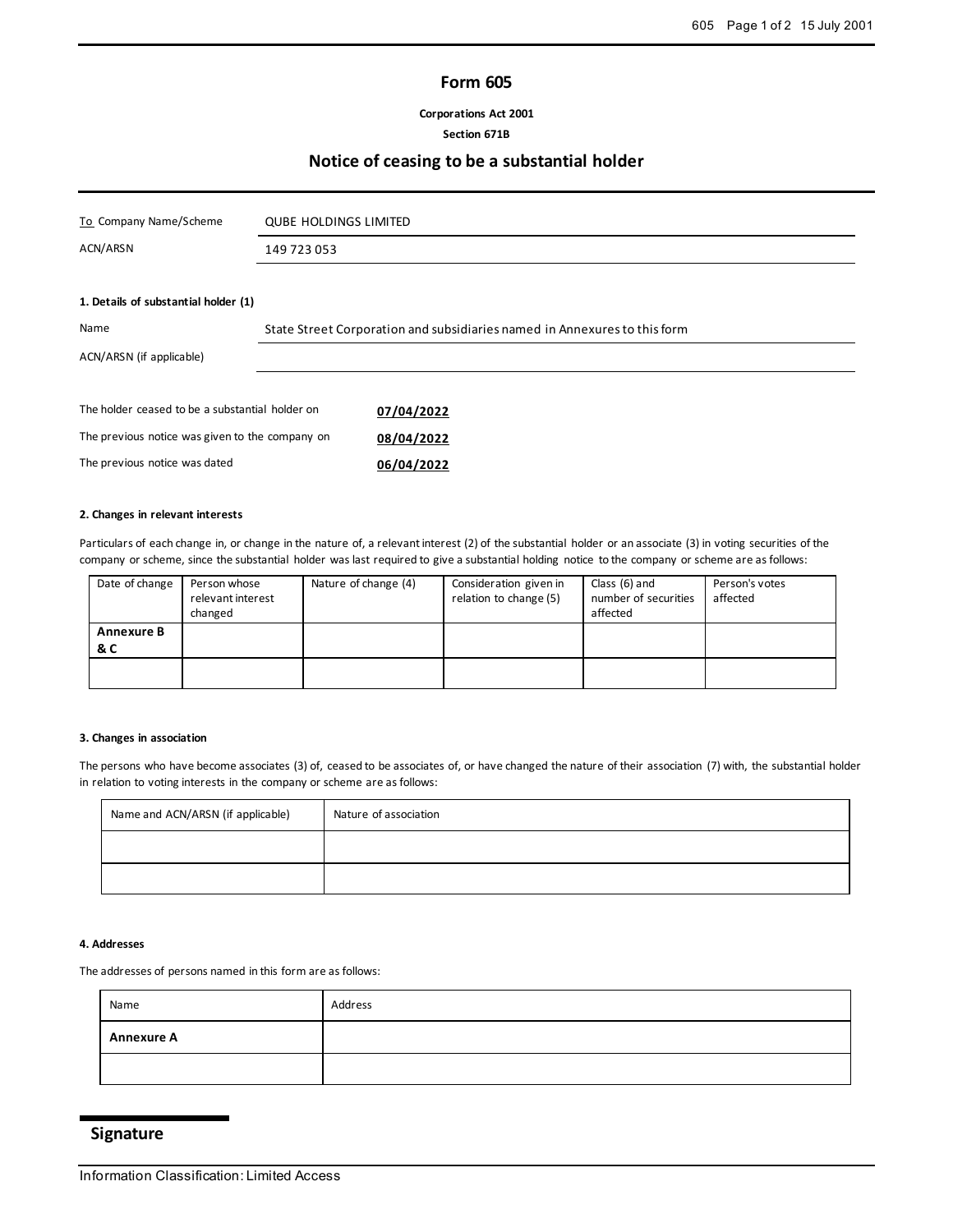| print name | Elizabeth Schaefer                                                                    | capacity | Authorised signatory |
|------------|---------------------------------------------------------------------------------------|----------|----------------------|
| sign here  | Digitally signed by Elizabeth<br>Kh-<br>Schaefer<br>Date: 2022.04.09 11:57:07 -04'00' | date     | 11/04/2022           |

#### **DIRECTIONS**

- (1) If there are a number of substantial holders with similar or related relevant interests (eg. a corporation and its related corporations, or the manager and trustee of an equity trust), the names could be included in an annexure to the form. If the relevant interests of a group of persons are essentially similar, they may be referred to throughout the form as a specifically named group if the membership of each group, with the names and addresses of members is clearly set out in paragraph 4 of the form.
- (2) See the definition of "relevant interest" in sections 608 and 671B(7) of the Corporations Act 2001.
- (3) See the definition of "associate" in section 9 of the Corporations Act 2001.
- (4) Include details of:
	- (a) any relevant agreement or other circumstances because of which the change in relevant interest occurred. If subsection 671B(4) applies, a copy of any document setting out the terms of any relevant agreement, and a statement by the person giving full and accurate details of any contract, scheme or arrangement, must accompany this form, together with a written statement certifying this contract, scheme or arrangement; and
	- (b) any qualification of the power of a person to exercise, control the exercise of, or influence the exercise of, the voting powers or disposal of the securities to which the relevant interest relates (indicating clearly the particular securities to which the qualification applies).

See the definition of "relevant agreement" in section 9 of the Corporations Act 2001.

- (5) Details of the consideration must include any and all benefits, money and other, that any person from whom a relevant interest was acquired has, or may, become entitled to receive in relation to that acquisition. Details must be included even if the benefit is conditional on the happening or not of a contingency. Details must be included of any benefit paid on behalf of the substantial holder or its associate in relation to the acquisitions, even if they are not paid directly to the person from whom the relevant interest was acquired.
- (6) The voting shares of a company constitute one class unless divided into separate classes.
- (7) Give details, if appropriate, of the present association and any change in that association since the last substantial holding notice.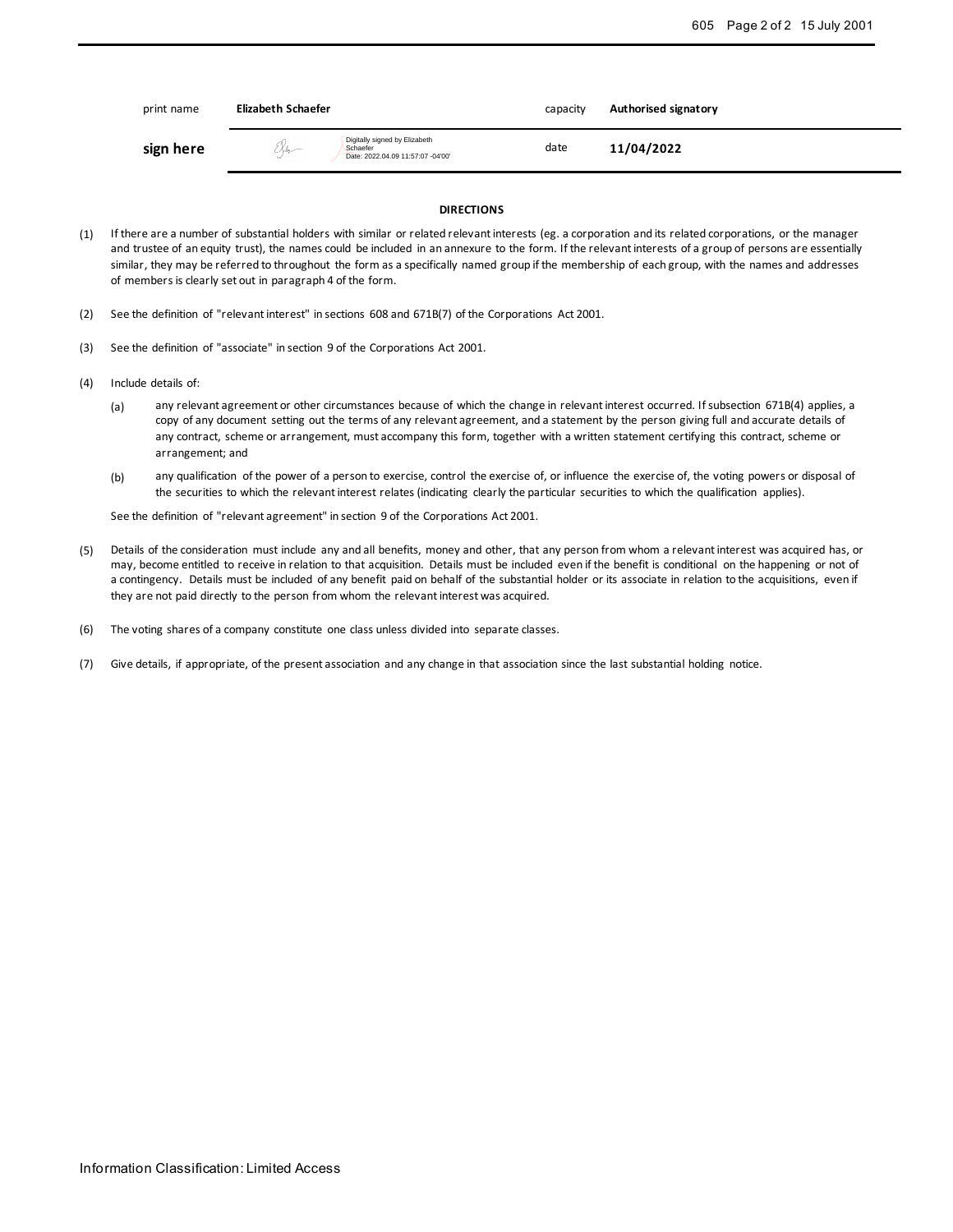#### **This is Annexure A referred to in Form 605 Notice of ceasing to be a substantial holder**



**\_\_\_\_\_\_\_\_\_\_\_\_\_\_\_\_\_\_\_\_\_\_\_\_\_\_\_\_\_\_\_\_\_\_\_\_ 11 April 2022**

#### **Elizabeth Schaefer Authorised Signatory**

| <b>Name</b>                         | <b>Address</b>                                        |
|-------------------------------------|-------------------------------------------------------|
| STATE STREET GLOBAL ADVISORS. INC.  | 1 Iron Street. Boston MA 02210. United States         |
| STATE STREET BANK AND TRUST COMPANY | 1 Lincoln Street, Boston MA 02111-2900, United States |

**Annexure A**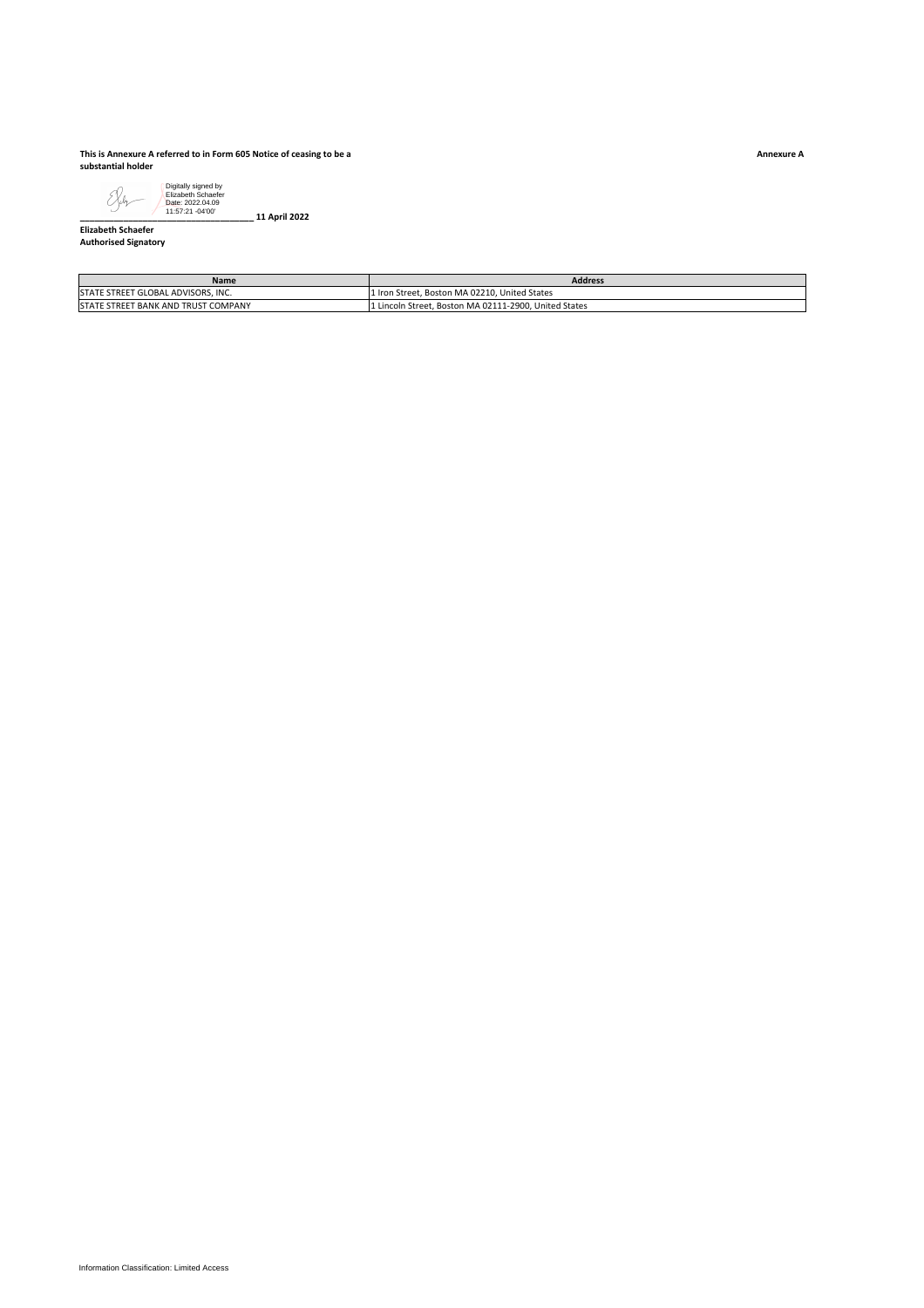**This is Annexure B referred to in Form 605 Notice of ceasing to be a substantial holder**



| Date of Change | Person whose relevant interest changed | Nature of Change                                                                                                        | Consideration given in relation to Change Class and number of Securities affected |          |           | Person's Votes affected |
|----------------|----------------------------------------|-------------------------------------------------------------------------------------------------------------------------|-----------------------------------------------------------------------------------|----------|-----------|-------------------------|
| 07-Apr-22      | STATE STREET GLOBAL ADVISORS. INC.     | Purchase                                                                                                                | 2.97                                                                              | Ordinary | 3.202     | 3.202                   |
| 07-Apr-22      | STATE STREET GLOBAL ADVISORS. INC.     | In specie application                                                                                                   | n/a                                                                               | Ordinary | 67.014    | 67,014                  |
| 07-Apr-22      | STATE STREET BANK AND TRUST COMPANY    | Return of securities provided to secure a<br>securities loan to THE GOLDMAN SACHS<br>GROUP - Refer Part B of Annexure C | n/a                                                                               | Ordinary | (330.952) | (330, 952)              |

**Annexure B**